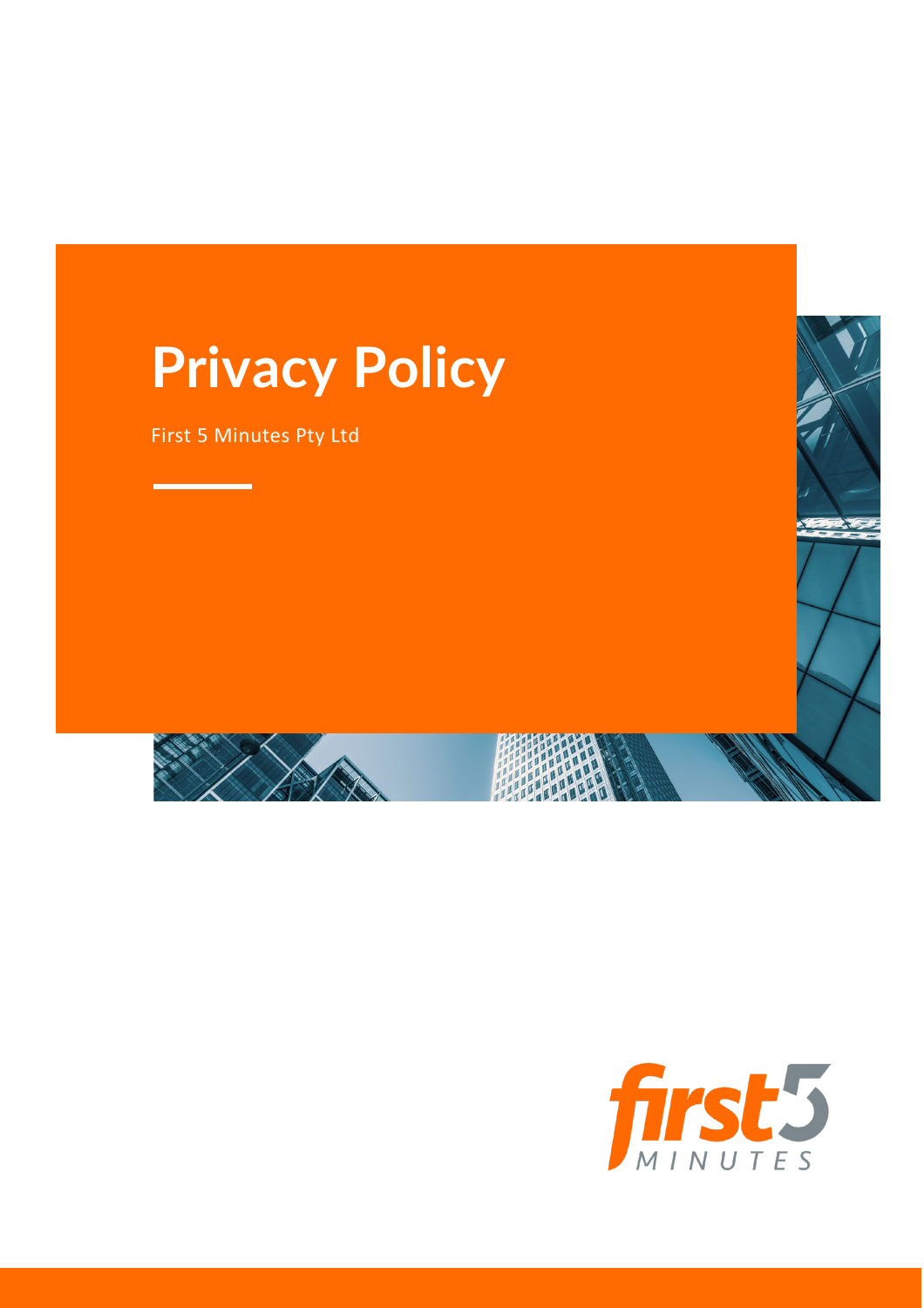

First 5 Minutes Pty Ltd (F5M, we, us, our) respect your right to privacy and understand that you wish to have your personal information kept secure. We have therefore developed this policy to inform you of how we manage your personal information and maintain its integrity and security. This policy does not apply to F5M employees.

#### THE PERSONAL INFORMATION WE COLLECT AND HOLD

The main way we collect personal information about you is when you give it to us. At all times we aim to collect and hold only that personal information which is reasonably necessary to provide the service, product or information you have requested from us.

Depending on the circumstances, we may collect personal information such as your name, address, telephone number and/or email address. For prospective employees, we may also seek information such as your resume and employment history and for clients we may collect information about your use of our products and services.

#### HOW WE COLLECT AND HOLD PERSONAL INFORMATION

#### **Collection from you**

Generally, we collect your personal information from you directly, for example when you provide your personal information using the Contact form on our website.

Further, we collect and hold a broad range of personal information gathered during the course of providing our products or services. However, we strive to ensure that we collect and hold only that personal information which is relevant to your specific matters.

Note that you are under no obligation to provide any information that we may request of you. You should be aware, however, that by withholding requested information, we may be unable to provide you with our goods or services.

#### **Collection through our website**

When you access the F5M website or web application, a small file (cookie) is saved on your computer's hard drive. Cookies are used to collect information about how websites are used. The data contained in any cookie is encrypted and in no way gives us access to your computer or any information about you. The information collected by this tool may include the IP address of the device you are using and information about sites that IP address has come from, the pages accessed on our site and the next site visited. We use this information to maintain, secure and improve our website and to enhance your experience when using it. In relation to Google Analytics you can opt out of the collection of this information by disabling cookies through your web browser.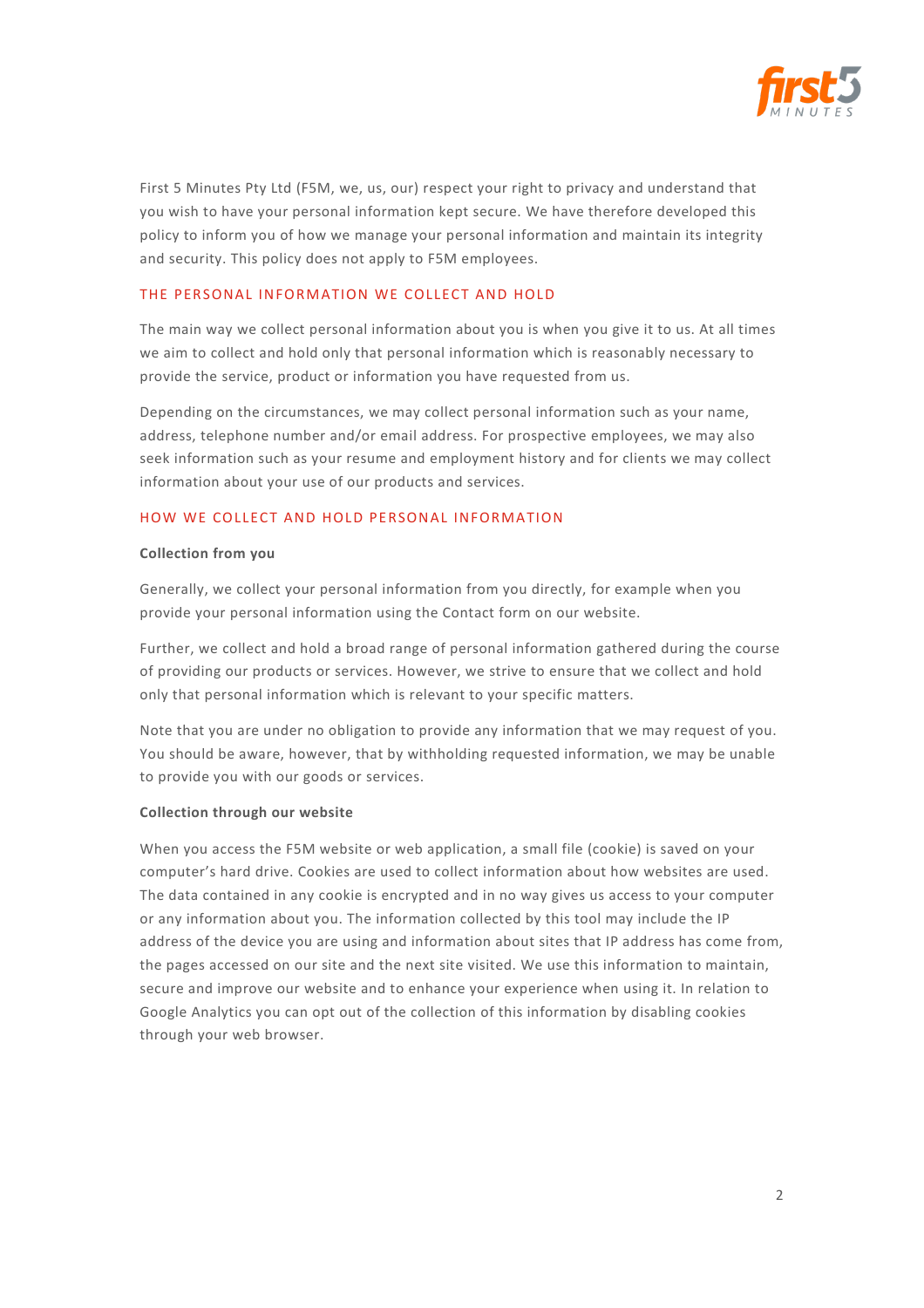

#### **Collection through Social Networking Services**

We use social networking services such as Facebook and LinkedIn to communicate with the public about our work. When you communicate with us using these services we may collect your personal information but we only use it to help to communicate with you through these mediums.

# THE PURPOSE FOR WHICH WE COLLECT, HOLD, USE AND DISCLOSE PERSONAL INFORMATION

We collect, hold and use your personal information primarily for purposes such as keeping you informed of our products or services, undertaking business transactions with you, complying with our obligations of employment and keeping you updated on company information and events. Further, we will do so if it is reasonable to expect that we would use or disclose your personal information for matters related to those purposes.

Specifics examples include:

- To send newsletters to you
- To invite you to seminars or events hosted by F5M
- To inform you of products or services that can be purchased from F5M or
- To inform you of developments at F5M.

As our business operates in Australia, New Zealand and PNG, we may disclose your personal information to recipients in those regions.

There may be occasions where we disclose personal information to manage our IT services. To protect the personal information we disclose, we enter into a contract or memorandum of understanding [MOU] which requires the service provider to only use or disclose the information for the purposes of the contract or MOU.

We will not otherwise disclose information about you unless the disclosure is required by law, is authorised by law or you have consented to F5M disclosing the information about you.

#### ACCESS TO PERSONAL INFORMATION

F5M is committed to keeping up-to-date records of your personal information. We will take reasonable steps to ensure that any personal information collected, used or disclosed by us is accurate, complete, and up-to-date.

We are committed to keeping your information secure and will take reasonable steps to protect the personal information we hold from misuse, loss, unauthorised access, modification or disclosure.

You may request access to your information from us at any time by contacting our Privacy Officer via email at: privacy@first5minutes.com.au